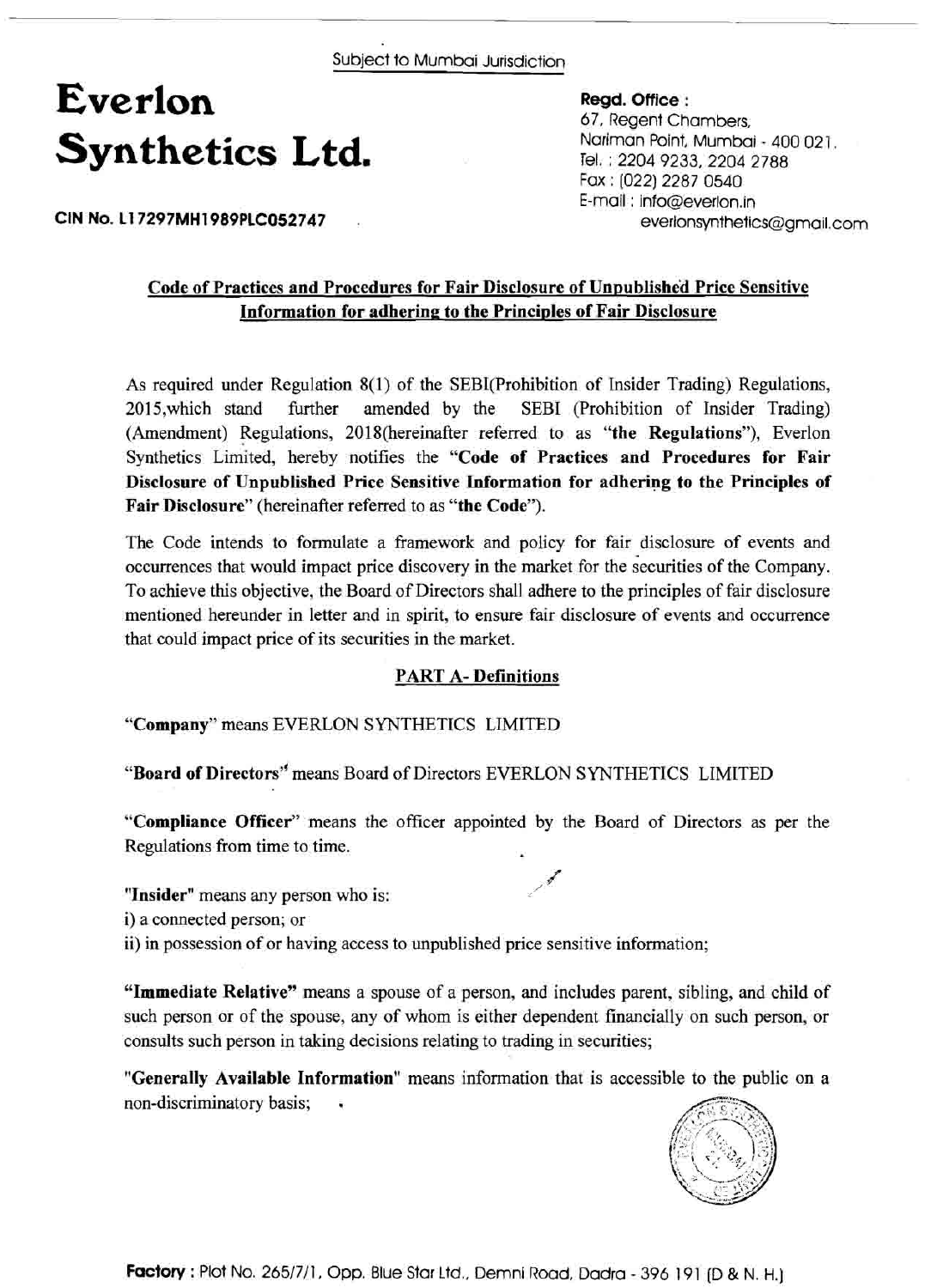# **Everlon Regd. Office** : Synthetics Ltd.

### 67, Regent Chambers, Nariman Point, Mumbai - 400 021. Tel. : 2204 9233, 2204 2788 Fax : (022) 2287 0540 E-mail : info@everlon.in everlonsynthetics@gmail.com

**CIN No. L17297MH1989PLC052747** 

**"Securities"** shall have the meaning assigned to it under the Securities Contracts (Regulation) Act, 1956 (42 of 1956) or any modification thereof except units of a mutual fund;

**"Trading"** means and includes subscribing, buying, selling, dealing, or agreeing to subscribe, buy, sell, deal in any securities, and "trade" shall be construed accordingly.

**"Unpublished Price Sensitive Information or UPSI"** means any information, relating to a Company or its securities, directly or indirectly, that is not Generally Available Information which upon becoming generally available, is likely to materially affect the price of the securities and shall, ordinarily including but not restricted to, information relating to the following: -

- (i) financial results;
- (ii) dividends;
- (iii) change in capital structure;
- (iv) mergers, de-mergers, acquisitions, delisting, disposals and expansion of business and such other transactions;
- (v) changes in key managerial personnel;

**Words and Expressions not defined in this code shall have the same meaning as contained in SEBI (Prohibition of Insider Trading) Regulations, 2015 or the Securities and Exchange Board of Ipdia Act, 1992.** 

### **PART B -Principles of Fair Disclosure for Purposes of Code of Practices and Procedures for Fair Disclosure of Unpublished Price Sensitive Information**

- a. There shall be prompt public disclosure of Unpublished, Price Sensitive Information that would impact price discovery no sooner than credible and concrete information comes into being in order to make such information generally available.
- b. The Company shall ensure uniform and universal dissemination of UPSI to avoid selective disclosure.
- c. Unless otherwise appointed by the Board of Directors, the Chief Financial Officer shall act as the Chief Investor Relations Officer to deal with dissemination of information and disclosure of UPS1 . .
- d. There shall be prompt dissemination of UPSI that gets disclosed selectively, inadvertently or otherwise to make such information generally available.

**Factory** : Plot No. 265/7/1, Opp. Blue Star Ltd., Demni Road, Dadra - 396 191 (D & N. H.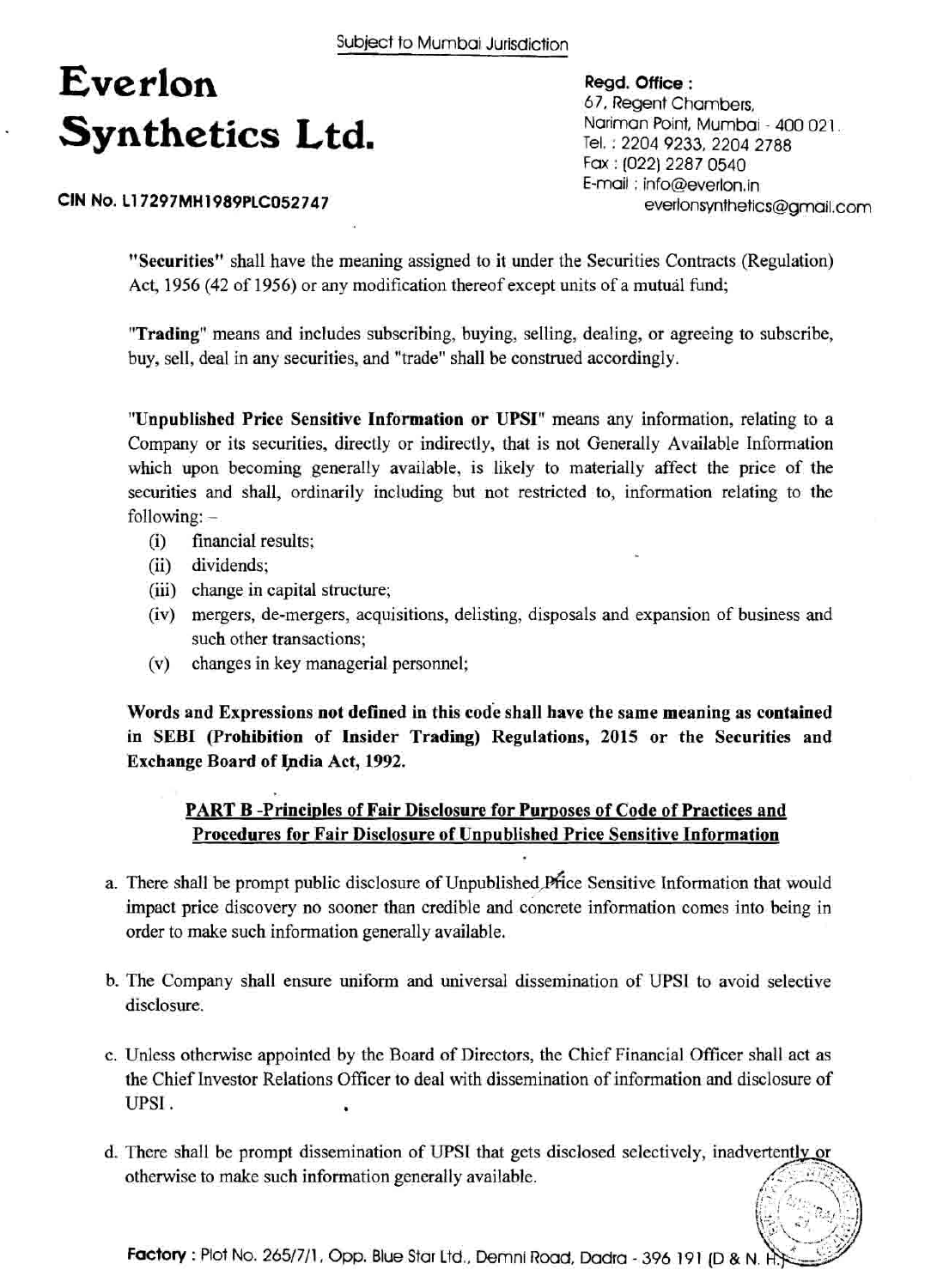# **Everlon Synthetics Ltd.**

### **CIN No. 11 7297MH1989PLC052747**

**Regd. Office** : 67, Regent Chambers, Nariman Point, Mumbai - 400 021. Tel. : 2204 9233, 2204 2788 Fax : [022) 2287 0540 E-mail : info@everlon.in everlonsynthetics@gmail.com

- e. Appropriate and fair response to queries on news reports and requests for verification of market rumors by regulatory authorities.
- f. It shall be ensured that information shared with analysts and research personnel is not UPSI.
- g. The best practices will be developed to make transcripts or records of proceedings of meetings with analysts and other investor relations conferences on the official website to ensure official confirmation and documentation of disclosures made.
- h. UPSI shall be handled on a need-to-know basis.

### **PART C- Policy for determination of "Legitimate Purposes" (Pursuant to sub-regulation 2A of Regulation 3)**

- a. Sharing of UPSI in the ordinary course of business by an Insider with partners, collaborators, lenders, customers, suppliers, merchant bankers, legal advisors, auditors, insolvency professionals, other advisors or consultants shall be considered as "legitimate purposes" provided that such sharing has not been carried out to evade or circumvent the prohibitions of the Regulations.
- b. Any person in receipt of UPSI pursuant to a legitimate purpose shall be considered an "Insider" for purposes of the Regulations and due notice shall be given to such person to maintain confidentiality of such USPI in compliance with the said Regulations. Such person is also required to ensure the confidentiality of UPSI shared with him/her, in compliance with the Regulations.
- c. UPSI as defined should be disclosed only to those who need such information to discharge their duties or legal obligations by virtue of their respective role and function, whose possession of such information will not give rise to a conflict of interest or appearance of misuse of such information.
- d. Adequate and effective internal controls will be laid out including entering into Non Disclosure Agreements with connected persons to ensure the confidentiality of UPSI in compliance with the Regulations.